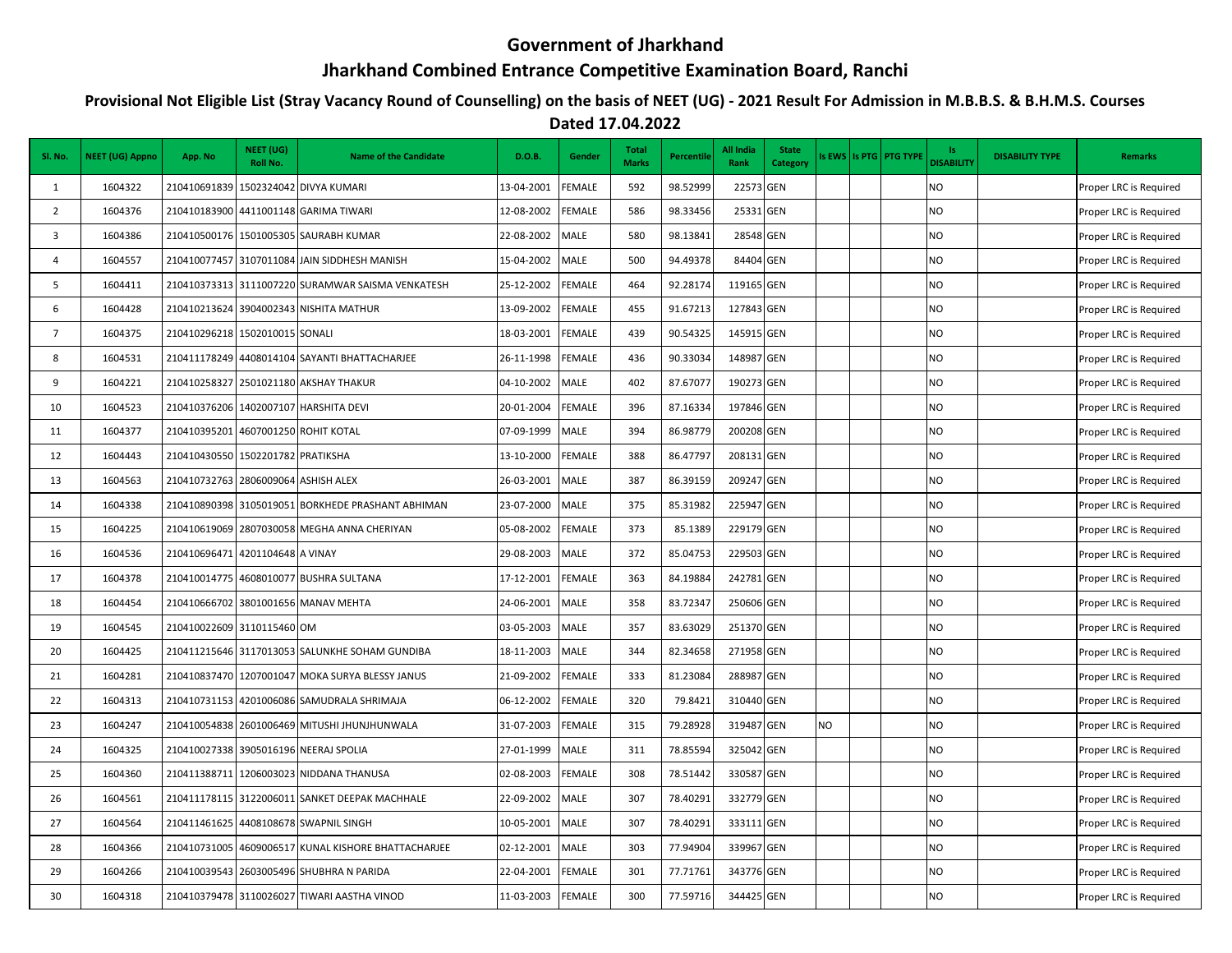| Sl. No. | <b>NEET (UG) Appno</b> | App. No                              | NEET (UG)<br>Roll No. | <b>Name of the Candidate</b>                              | D.O.B.          | Gender        | <b>Total</b><br><b>Marks</b> | Percentile | <b>All India</b><br>Rank | <b>State</b><br>Category |    | Is EWS   Is PTG   PTG TYPE | ls.<br><b>DISABILITY</b> | <b>DISABILITY TYPE</b> | <b>Remarks</b>         |
|---------|------------------------|--------------------------------------|-----------------------|-----------------------------------------------------------|-----------------|---------------|------------------------------|------------|--------------------------|--------------------------|----|----------------------------|--------------------------|------------------------|------------------------|
| 31      | 1604329                | 210410135744                         |                       | 2601009075 KIRAN MALA                                     | 15-03-1997      | <b>FEMALE</b> | 294                          | 76.91296   | 355169 GEN               |                          |    |                            | NO                       |                        | Proper LRC is Required |
| 32      | 1604567                | 210410492035                         |                       | 1702006223 PUSHPENDRA PATEL                               | 01-06-2001      | <b>MALE</b>   | 292                          | 76.67692   | 359251 GEN               |                          |    |                            | NO                       |                        | Proper LRC is Required |
| 33      | 1604474                | 210411224814                         |                       | 3001006056 VIRAT VERMA                                    | 03-11-2001      | <b>MALE</b>   | 287                          | 76.07638   | 368631 GEN               |                          |    |                            | NO                       |                        | Proper LRC is Required |
| 34      | 1604464                |                                      |                       | 210410392394 2702011384 TIL TIL SANUBER SAMDHANI          | 13-04-2003      | <b>FEMALE</b> | 285                          | 75.82655   | 372155 GEN               |                          |    |                            | NO                       |                        | Proper LRC is Required |
| 35      | 1604449                | 210411179835 1502212403 RASHMI PRIYA |                       |                                                           | 05-10-1995      | <b>FEMALE</b> | 277                          | 74.85522   | 388296 GEN               |                          |    |                            | <b>NO</b>                |                        | Proper LRC is Required |
| 36      | 1604565                | 210411298224                         |                       | 2001026217 SUYASH KUMAR TURRE                             | 28-02-1999      | <b>MALE</b>   | 274                          | 74.46313   | 393537 GEN               |                          |    |                            | NO                       |                        | Proper LRC is Required |
| 37      | 1604463                | 210410563018 2603014221 SONAL SINGH  |                       |                                                           | 25-11-2000      | <b>FEMALE</b> | 273                          | 74.33984   | 395653 GEN               |                          | NO |                            | NO                       |                        | Proper LRC is Required |
| 38      | 1604245                |                                      |                       | 210410072930 4114001315 KANISH KARTHIKEYAN P              | 18-09-2003      | <b>MALE</b>   | 270                          | 73.95655   | 401917 GEN               |                          |    |                            | <b>NO</b>                |                        | Proper LRC is Required |
| 39      | 1604398                | 210410400588 3604013290 NAINA PANDA  |                       |                                                           | 30-08-2001      | <b>FEMALE</b> | 267                          | 73.58433   | 407226 GEN               |                          |    |                            | NO                       |                        | Proper LRC is Required |
| 40      | 1604342                | 210410692104                         |                       | 4608006032 ABHISOM CHOWDHURY                              | 04-03-2002      | <b>MALE</b>   | 265                          | 73.31754   | 411437 GEN               |                          |    |                            | NO                       |                        | Proper LRC is Required |
| 41      | 1604548                | 210411019692 3607002331 RUPAL BEHRA  |                       |                                                           | 04-01-2002      | <b>FEMALE</b> | 264                          | 73.19049   | 412362 GEN               |                          |    |                            | NO                       |                        | Proper LRC is Required |
| 42      | 1604511                | 210411099793 3115010339 CHARVI DATEY |                       |                                                           | 05-12-2003      | <b>FEMALE</b> | 262                          | 72.93374   | 416011 GEN               |                          |    |                            | NO                       |                        | Proper LRC is Required |
| 43      | 1604513                | 210410034351                         |                       | 3905003033 PARVISH CHETTRI                                | 02-05-1999      | <b>MALE</b>   | 262                          | 72.93374   | 416109 GEN               |                          |    |                            | NO                       |                        | Proper LRC is Required |
| 44      | 1604490                | 210410745354                         |                       | 4607003026 ARNAB DASH                                     | 02-12-2003      | <b>MALE</b>   | 261                          | 72.80474   | 419486 GEN               |                          |    |                            | <b>NO</b>                |                        | Proper LRC is Required |
| 45      | 1604309                |                                      |                       | 210410772168 2601007088 RAJEEV KUMAR BHAIYA               | 28-01-2001      | <b>MALE</b>   | 256                          | 72.14547   | 428648 GEN               |                          |    |                            | <b>NO</b>                |                        | Proper LRC is Required |
| 46      | 1604244                | 210411330056                         |                       | 2302015203 PARUL ARORA                                    | 02-05-2004      | <b>MALE</b>   | 254                          | 71.87427   | 434056 GEN               |                          |    |                            | NO                       |                        | Proper LRC is Required |
| 47      | 1604263                | 210411268777                         |                       | 1502115003 SHIVAM SAURAV                                  | 13-12-2001      | <b>MALE</b>   | 251                          | 71.48302   | 439100 GEN               |                          |    |                            | NO                       |                        | Proper LRC is Required |
| 48      | 1604493                |                                      |                       | 210410348487 3116008292 MANE KETAKI DNYANDEV              | 13-03-2003      | <b>FEMALE</b> | 244                          | 70.52056   | 453756 GEN               |                          |    |                            | NO                       |                        | Proper LRC is Required |
| 49      | 1604573                | 210410009985                         |                       | 2001213398 PRITESH K SHARMA                               | 28-08-2002      | <b>MALE</b>   | 244                          | 70.52056   | 454926 GEN               |                          |    |                            | NO                       |                        | Proper LRC is Required |
| 50      | 1604344                |                                      |                       | 210410014772 2001025252 NARENDER KUMAR                    | 26-05-2001      | <b>MALE</b>   | 242                          | 70.24276   | 457488 BC-I              |                          |    |                            | NO                       |                        | Proper LRC is Required |
| 51      | 1604287                | 210410833404                         |                       | 2001006014 AASTHA VERMA                                   | 15-08-2001      | <b>FEMALE</b> | 238                          | 69.67421   | 467185 GEN               |                          |    |                            | NO                       |                        | Proper LRC is Required |
| 52      | 1604482                |                                      |                       | 210410400946 3118017077 SHAIKH ALINA ABDUL SALAM          | 06-08-2003      | <b>FEMALE</b> | 235                          | 69.22358   | 473540 GEN               |                          |    |                            | NO                       |                        | Proper LRC is Required |
| 53      | 1604422                | 210411092234                         |                       | 1206010259 DATLA MALAVIKA RAJ                             | 19-05-2004      | <b>FEMALE</b> | 230                          | 68.48174   | 486402 GEN               |                          |    |                            | NO                       |                        | Proper LRC is Required |
| 54      | 1604465                | 210410686644                         |                       | 1502106509 PIYUSH KUMAR                                   | 17-12-2001      | <b>MALE</b>   | 228                          | 68.19558   | 490691 GEN               |                          |    |                            | NO                       |                        | Proper LRC is Required |
| 55      | 1604356                | 210410786258                         |                       | 4608111275 PREYOSHI SAHA                                  | 30-10-2002      | <b>FEMALE</b> | 226                          | 67.89221   | 493701 GEN               |                          |    |                            | NO                       |                        | Proper LRC is Required |
| 56      | 1604516                | 210410057244                         |                       | 3109005482 SHAIKH MD SOHAIL NASEERUDDIN BAGBAN 04-05-1999 |                 | <b>MALE</b>   | 224                          | 67.57853   | 498687 GEN               |                          |    |                            | NO                       |                        | Proper LRC is Required |
| 57      | 1604368                | 210410104876 2602003343 AISHA KHAN   |                       |                                                           | 02-09-2001      | <b>FEMALE</b> | 222                          | 67.29225   | 503473 GEN               |                          | NO |                            | NO                       |                        | Proper LRC is Required |
| 58      | 1604512                |                                      |                       | 210411149745 4605007152 MRIGANKA MONDAL                   | 20-09-1998 MALE |               | 221                          | 67.14072   | 505117 GEN               |                          |    |                            | <b>NO</b>                |                        | Proper LRC is Required |
| 59      | 1604460                |                                      |                       | 210410342897 3006004023 SAGAR SHUKLA                      | 16-05-2002      | <b>MALE</b>   | 221                          | 67.14072   | 506319 GEN               |                          |    |                            | <b>NO</b>                |                        | Proper LRC is Required |
| 60      | 1604258                | 210411548628 4109012428 SUEYEBU S    |                       |                                                           | 26-01-2004      | <b>MALE</b>   | 220                          | 66.96446   | 509985 GEN               |                          |    |                            | NO                       |                        | Proper LRC is Required |
| 61      | 1604242                |                                      |                       | 210410494189 3607009025 M SANGITA REDDY                   | 07-03-2003      | <b>FEMALE</b> | 217                          | 66.50689   | 515966 GEN               |                          |    |                            | NO                       |                        | Proper LRC is Required |
| 62      | 1604359                |                                      |                       | 210411136860 3117001539 MUDKANNA VEERKUMAR SHARANPPA      | 29-12-2002      | <b>MALE</b>   | 215                          | 66.16401   | 520290 GEN               |                          |    |                            | NO                       |                        | Proper LRC is Required |
| 63      | 1604283                | 210411614631                         |                       | 4407002170 SHIVANG VERMA                                  | 25-09-2001      | <b>MALE</b>   | 207                          | 64.86781   | 542053 GEN               |                          |    |                            | <b>NO</b>                |                        | Proper LRC is Required |
| 64      | 1604297                | 210411614631                         |                       | 4407002170 SHIVANG VERMA                                  | 25-09-2001      | <b>MALE</b>   | 207                          | 64.86781   | 542053 GEN               |                          |    |                            | <b>NO</b>                |                        | Proper LRC is Required |
| 65      | 1604274                | 210410063603 2001004329 PRANAV JOSHI |                       |                                                           | 31-03-2003      | <b>MALE</b>   | 205                          | 64.5191    | 545432 GEN               |                          |    |                            | <b>NO</b>                |                        | Proper LRC is Required |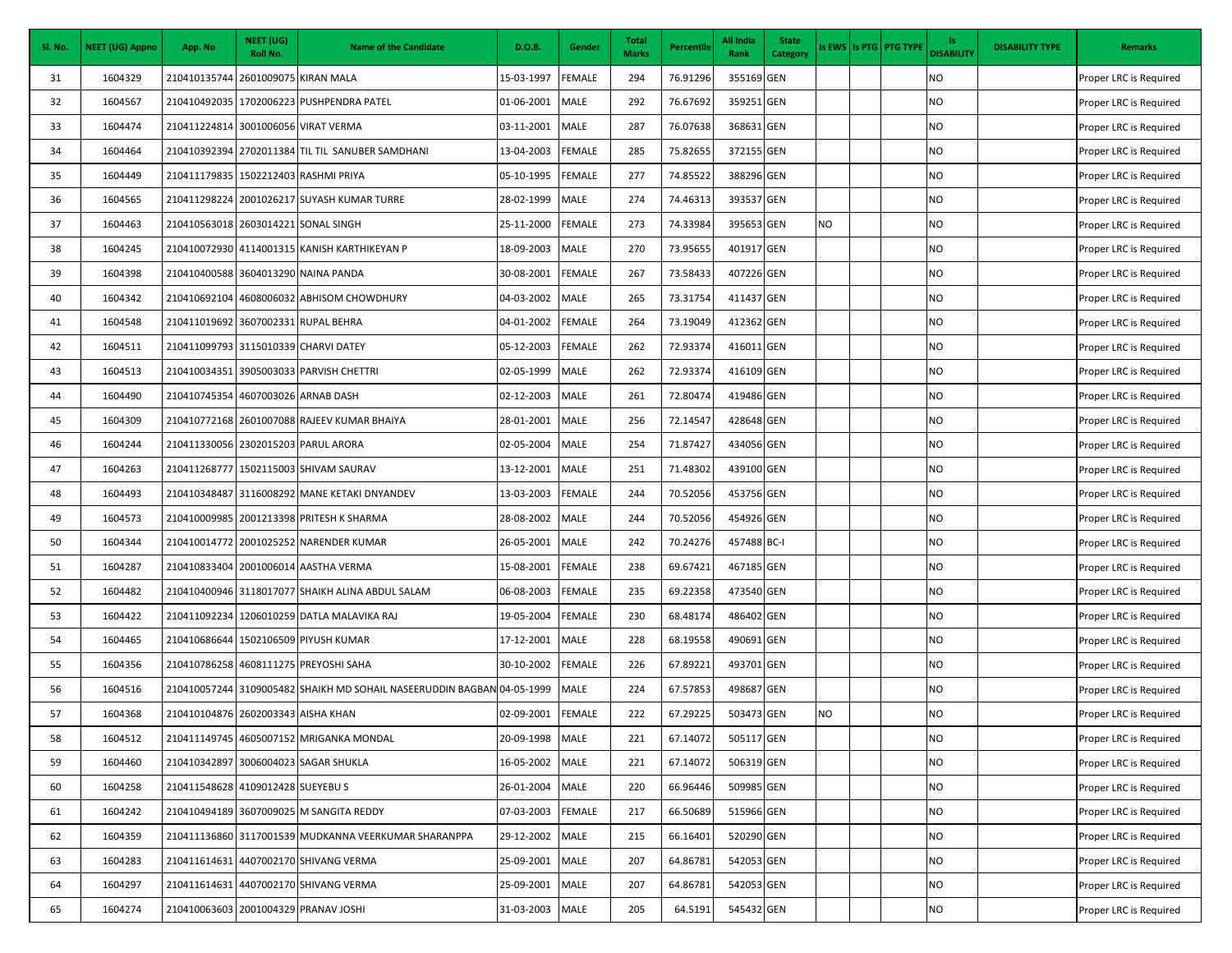| Sl. No. | <b>NEET (UG) Appno</b> | App. No                              | NEET (UG)<br>Roll No. | <b>Name of the Candidate</b>                       | D.O.B.     | Gender        | <b>Total</b><br><b>Marks</b> | Percentile | All India<br>Rank | <b>State</b><br>Category |     | Is EWS   Is PTG   PTG TYPE | ls.<br><b>DISABILITY</b> | <b>DISABILITY TYPE</b> | <b>Remarks</b>                                                  |
|---------|------------------------|--------------------------------------|-----------------------|----------------------------------------------------|------------|---------------|------------------------------|------------|-------------------|--------------------------|-----|----------------------------|--------------------------|------------------------|-----------------------------------------------------------------|
| 66      | 1604251                | 210410650628                         |                       | 1502319239 VIVEK KUMAR                             | 29-04-2002 | <b>MALE</b>   | 205                          | 64.5191    | 546756 GEN        |                          |     |                            | NO                       |                        | Proper LRC is Required                                          |
| 67      | 1604257                |                                      |                       | 210410580686 4502008032 ADITYA MANU JAISWAL        | 04-07-2004 | <b>MALE</b>   | 203                          | 64.1939    | 550638 GEN        |                          |     |                            | NO                       |                        | Proper LRC is Required                                          |
| 68      | 1604508                |                                      |                       | 200411158203 3114003213 WABLE SIDDHI SATISH        |            | 37395 FEMALE  | 203                          | 64.1939    | 551541 GEN        |                          |     |                            | NO                       |                        | Proper LRC is Required                                          |
| 69      | 1604480                | 210410609345                         |                       | 1402109018 AADISHREE DEKA                          | 29-08-2002 | <b>FEMALE</b> | 202                          | 64.03091   | 553157 GEN        |                          |     |                            | NO                       |                        | Proper LRC is Required                                          |
| 70      | 1604406                | 210410231847                         |                       | 1402113270 BAHNISHIKHA GHOSH                       | 14-04-2003 | <b>FEMALE</b> | 195                          | 62.79188   | 573412 GEN        |                          |     |                            | NO                       |                        | Proper LRC is Required                                          |
| 71      | 1604451                | 210410692505                         |                       | 2208003403 USHIO ABHILASHA                         | 14-01-2003 | <b>FEMALE</b> | 194                          | 62.62228   | 575185 GEN        |                          |     |                            | NO                       |                        | Proper LRC is Required                                          |
| 72      | 1604323                |                                      |                       | 210411326063 2001205367 PURVA RAMKRUSHNA RAJURKAR  | 19-09-2001 | <b>FEMALE</b> | 194                          | 62.62228   | 575385 GEN        |                          |     |                            | <b>NO</b>                |                        | Proper LRC is Required                                          |
| 73      | 1604538                | 210410670626 1502112467 KRITI KUMARI |                       |                                                    | 10-09-2000 | <b>FEMALE</b> | 193                          | 62.44589   | 577216 GEN        |                          |     |                            | NO                       |                        | Proper LRC is Required                                          |
| 74      | 1604549                |                                      |                       | 210410329136 4409008091 RISHABH SHARMA             | 13-05-2003 | <b>MALE</b>   | 193                          | 62.44589   | 577317 GEN        |                          |     |                            | NO                       |                        | Proper LRC is Required                                          |
| 75      | 1604483                | 210410107337                         |                       | 4301005115 DEBANKAN MAJUMDAR                       | 08-01-2001 | <b>MALE</b>   | 192                          | 62.2785    | 580710 GEN        |                          |     |                            | NO                       |                        | Proper LRC is Required                                          |
| 76      | 1604232                |                                      |                       | 210411300055 2702115042 FAIZAN SHAMSI              | 05-03-2000 | <b>MALE</b>   | 191                          | 62.10236   | 583556 GEN        |                          |     |                            | NO                       |                        | Proper LRC is Required                                          |
| 77      | 1604286                |                                      |                       | 210410634226 3111115225 SAHIL SAMIR TANGADPALLIWAR | 28-06-2003 | <b>MALE</b>   | 190                          | 61.88789   | 587784 GEN        |                          |     |                            | NO                       |                        | Proper LRC is Required                                          |
| 78      | 1604373                |                                      |                       | 210410106222 4301001646 SAIKAT DEBBARMA            | 18-11-1999 | <b>MALE</b>   | 189                          | 61.71273   | 588763 GEN        |                          |     |                            | NO                       |                        | Proper LRC is Required                                          |
| 79      | 1604419                |                                      |                       | 210410382093 4408004074 PRANJAL MISHRA             | 14-11-1999 | <b>MALE</b>   | 189                          | 61.71273   | 590598 GEN        |                          |     |                            | NO                       |                        | Proper LRC is Required                                          |
| 80      | 1604510                |                                      |                       | 210410148033 2302006519 AAKASH KUMAR SINGH         | 06-11-1999 | <b>MALE</b>   | 187                          | 61.35554   | 595113 GEN        |                          |     |                            | NO                       |                        | Proper LRC is Required                                          |
| 81      | 1604224                | 210411491951                         |                       | 4401002342 PRANEY GUPTA                            | 15-10-2001 | <b>MALE</b>   | 186                          | 61.17189   | 596896 GEN        |                          |     |                            | NO                       |                        | Proper LRC is Required                                          |
| 82      | 1604421                |                                      |                       | 210411218915 1502312009 SUDIKSHA MISHRA            | 31-01-2002 | <b>FEMALE</b> | 186                          | 61.17189   | 597279 GEN        |                          |     |                            | NO                       |                        | Proper LRC is Required                                          |
| 83      | 1604571                | 210410654307                         |                       | 4603004302 NURNEEHER KHATUN                        | 23-09-2000 | <b>FEMALE</b> | 185                          | 60.9536    | 602049 GEN        |                          |     |                            | <b>NO</b>                |                        | Proper LRC is Required                                          |
| 84      | 1604390                |                                      |                       | 210411425266 3118017195 OM KHANDELWAL              | 11-11-2002 | MALE          | 183                          | 60.58294   | 605908 GEN        |                          |     |                            | NO                       |                        | Proper LRC is Required                                          |
| 85      | 1604246                | 210410726886 2001010202 UDIT         |                       |                                                    | 06-01-2001 | <b>MALE</b>   | 183                          | 60.58294   | 606000 GEN        |                          |     |                            | <b>NO</b>                |                        | Proper LRC is Required                                          |
| 86      | 1604436                |                                      |                       | 210410370572 4401003414 ARYAN KUMAR VARUN          | 14-07-2001 | <b>MALE</b>   | 182                          | 60.39878   | 610129 GEN        |                          |     |                            | NO                       |                        | Proper LRC is Required                                          |
| 87      | 1604301                | 210410488091                         |                       | 3903204762 RAHUL SHARMA                            | 07-06-2000 | <b>MALE</b>   | 182                          | 60.39878   | 611348 GEN        |                          |     |                            | NO                       |                        | Proper LRC is Required                                          |
| 88      | 1604559                |                                      |                       | 210410000243 2001226207 VIKASH KUMAR PANDEY        | 06-07-2001 | <b>MALE</b>   | 180                          | 59.97269   | 616256 GEN        |                          | NO. |                            | <b>NO</b>                |                        | Proper LRC is Required                                          |
| 89      | 1604500                | 210410203388 3111123130 VEDIKA KALE  |                       |                                                    | 01-06-2003 | <b>FEMALE</b> | 178                          | 59.58817   | 621575 GEN        |                          |     |                            | NO                       |                        | Proper LRC is Required                                          |
| 90      | 1604488                | 210410804915 4403007481 PALAK        |                       |                                                    | 17-06-2002 | <b>FEMALE</b> | 177                          | 59.39254   | 624187 GEN        |                          |     |                            | NO                       |                        | Proper LRC is Required                                          |
| 91      | 1604468                |                                      |                       | 210410521346 2502113296 ADITYA SHARMA              | 23-03-2002 | <b>MALE</b>   | 177                          | 59.39254   | 625211 GEN        |                          |     |                            | <b>NO</b>                |                        | Proper LRC is Required                                          |
| 92      | 1604402                |                                      |                       | 210410519894 1402006282 SURASREE ROY               | 05-11-2000 | <b>FEMALE</b> | 176                          | 59.19536   | 627874 GEN        |                          |     |                            | NO                       |                        | Proper LRC is Required                                          |
| 93      | 1604253                |                                      |                       | 210410504867 3117016172 CHINTAN SUDHAKAR MAHANAVAR | 01-08-2003 | <b>MALE</b>   | 174                          | 58.75289   | 634027 GEN        |                          |     |                            | <b>NO</b>                |                        | Proper LRC is Required                                          |
| 94      | 1604384                |                                      |                       | 210411500019 4608113068 MAHEWISH ZUBAIR            | 20-10-1999 | <b>FEMALE</b> | 174                          | 58.75289   | 634816 GEN        |                          |     |                            | <b>NO</b>                |                        | Proper LRC is Required                                          |
| 95      | 1604410                |                                      |                       | 210411213277 2502020067 PRASHANT ARYAN             | 12-12-2001 | <b>MALE</b>   | 174                          | 58.75289   | 636642 GEN        |                          |     |                            | <b>NO</b>                |                        | Proper LRC is Required                                          |
| 96      | 1604290                | 210410321246 2603011026 SHIPRA SINGH |                       |                                                    | 30-08-2000 | <b>FEMALE</b> | 173                          | 58.56005   | 638804 GEN        |                          | NO. |                            | NO                       |                        | Proper LRC is<br>Required(Certificate is<br>password protected) |
| 97      | 1604285                |                                      |                       | 210410827985 2304008282 VAIBHAV BALIYAN            | 11-12-2000 | <b>MALE</b>   | 172                          | 58.35885   | 640980 GEN        |                          |     |                            | <b>NO</b>                |                        | Proper LRC is Required                                          |
| 98      | 1604317                | 210410734575 4110004454 PARUL S      |                       |                                                    | 20-07-2002 | <b>FEMALE</b> | 172                          | 58.35885   | 642111 GEN        |                          |     |                            | <b>NO</b>                |                        | Proper LRC is Required                                          |
| 99      | 1604234                |                                      |                       | 210410013804 2001006187 MISBAH ANJUM               | 02-01-1996 | FEMALE        | 171                          | 58.15805   | 643179 GEN        |                          |     |                            | NO                       |                        | Proper LRC is Required                                          |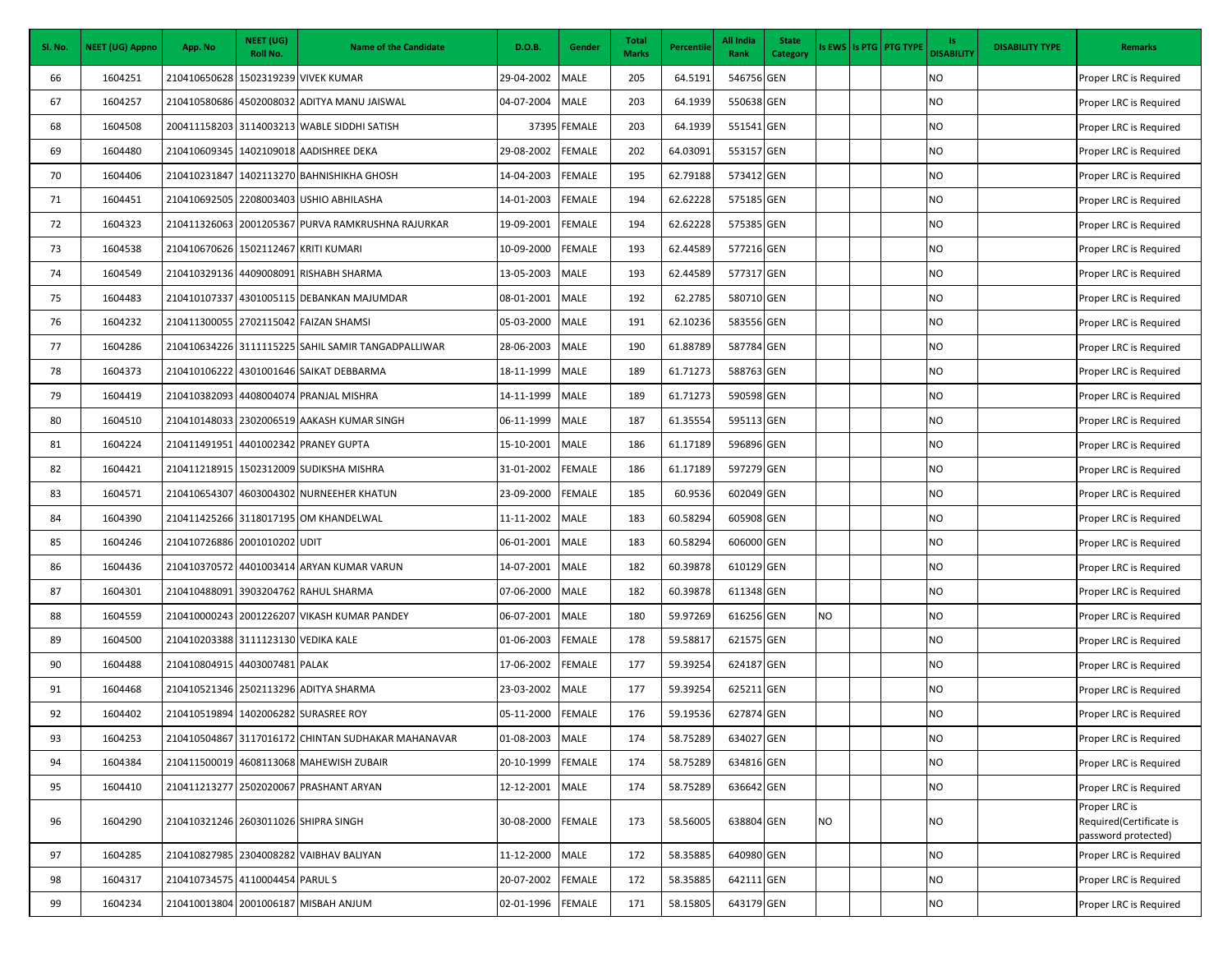| Sl. No. | <b>NEET (UG) Appno</b> | App. No                              | NEET (UG)<br>Roll No. | <b>Name of the Candidate</b>                    | D.O.B.          | Gender        | <b>Total</b><br><b>Marks</b> | Percentile | All India<br>Rank | <b>State</b><br>Category |     | Is EWS   Is PTG   PTG TYPE | ls.<br><b>DISABILITY</b> | <b>DISABILITY TYPE</b> | <b>Remarks</b>                                     |
|---------|------------------------|--------------------------------------|-----------------------|-------------------------------------------------|-----------------|---------------|------------------------------|------------|-------------------|--------------------------|-----|----------------------------|--------------------------|------------------------|----------------------------------------------------|
| 100     | 1604507                | 210410472819                         |                       | 2603016322 ADITYA PRAKASH                       | 18-10-2001      | <b>MALE</b>   | 171                          | 58.15805   | 643565 GEN        |                          | NO  |                            | NO                       |                        | Proper LRC is Required                             |
| 101     | 1604404                | 210410246591                         |                       | 2602001652 SOYAM KUMAR PANDEY                   | 25-08-2002      | <b>MALE</b>   | 163                          | 56.38407   | 671797 GEN        |                          | NO. |                            | <b>NO</b>                |                        | Proper LRC is Required                             |
| 102     | 1604556                |                                      |                       | 210411287270 4411101297 APARNA SINGH            | 01-02-2002      | <b>FEMALE</b> | 157                          | 55.0086    | 691692 GEN        |                          |     |                            | NO                       |                        | Proper LRC is Required                             |
| 103     | 1604472                | 210411438602 3110002058 ZUHA         |                       |                                                 | 20-02-2003      | <b>FEMALE</b> | 157                          | 55.0086    | 694348 GEN        |                          |     |                            | NO                       |                        | Proper LRC is Required                             |
| 104     | 1604492                | 210410000104 2304005393 SAHIL        |                       |                                                 | 22-03-2004      | <b>MALE</b>   | 156                          | 54.78701   | 695144 GEN        |                          |     |                            | NO                       |                        | Proper LRC is Required                             |
| 105     | 1604447                |                                      |                       | 210410284730 3114001196 RADHIKA DIPESH SHAH     | 20-01-2003      | <b>FEMALE</b> | 156                          | 54.78701   | 696463 GEN        |                          |     |                            | NO                       |                        | Proper LRC is Required                             |
| 106     | 1604252                | 210410728381                         |                       | 4402003238 PREKSHA SINGH                        | 14-10-1996      | <b>FEMALE</b> | 156                          | 54.78701   | 697173 GEN        |                          |     |                            | <b>NO</b>                |                        | Proper LRC is Required                             |
| 107     | 1604505                | 210410154519 2304015175 ISHIKA       |                       |                                                 | 20-09-2003      | <b>FEMALE</b> | 153                          | 54.04245   | 706605 GEN        |                          |     |                            | NO                       |                        | Proper LRC is Required                             |
| 108     | 1604524                | 210410300682                         |                       | 4608104351 RAJKANYA PAUL                        | 01-01-2003      | <b>FEMALE</b> | 153                          | 54.04245   | 708964 GEN        |                          |     |                            | NO                       |                        | Proper LRC is Required                             |
| 109     | 1604392                | 210410784483                         | 1001604667 RAHUL SONI |                                                 | 06-03-1999      | <b>MALE</b>   | 152                          | 53.81179   | 710853 GEN        |                          |     |                            | <b>NO</b>                |                        | Proper LRC is Required                             |
| 110     | 1604394                |                                      |                       | 210411023958 3604012522 MIROJ OMKARESHWAR NAIK  | 03-04-2001      | <b>MALE</b>   | 150                          | 53.25742   | 717583 GEN        |                          |     |                            | NO                       |                        | Proper LRC is Required                             |
| 111     | 1604237                |                                      |                       | 210410480940 4601001208 SOHINI GHOSH            | 29-10-2001      | <b>FEMALE</b> | 149                          | 53.02741   | 721854 GEN        |                          |     |                            | NO                       |                        | Proper LRC is Required                             |
| 112     | 1604509                | 210411221773 1502310283 NEHA SINGH   |                       |                                                 | 11-09-2000      | <b>FEMALE</b> | 149                          | 53.02741   | 722012 GEN        |                          |     |                            | <b>NO</b>                |                        | Proper LRC is Required                             |
| 113     | 1604324                | 210410461111                         |                       | 1505001246 MOAWWAZ AHMAD AHRAZ                  | 04-11-2002      | <b>MALE</b>   | 149                          | 53.02741   | 723770 GEN        |                          |     |                            | NO                       |                        | Proper LRC is Required                             |
| 114     | 1604554                |                                      |                       | 210410766408 4409010399 TANISHA OMAR GUPTA      | 16-04-2001      | <b>FEMALE</b> | 149                          | 53.02741   | 724050 GEN        |                          |     |                            | NO.                      |                        | Proper LRC is Required                             |
| 115     | 1604522                | 210410069217                         | 1402009119 RAJ KUMAR  |                                                 | 05-03-2004      | <b>MALE</b>   | 149                          | 53.02741   | 725019 GEN        |                          |     |                            | NO                       |                        | Proper LRC is Required                             |
| 116     | 1604526                | 210410249677                         | 2603014468 DEV KUMAR  |                                                 | 37318 Male      |               | 148                          | 52.79488   | 725495 GEN        |                          |     |                            |                          |                        | Proper LRC is Required                             |
| 117     | 1604396                |                                      |                       | 210410385680 1402102518 ANGSHUMAN SAHARIAH      | 22-02-2002      | <b>MALE</b>   | 148                          | 52.79488   | 728392 GEN        |                          |     |                            | NO                       |                        | Proper LRC is Required                             |
| 118     | 1604288                |                                      |                       | 210410498446 3606003262 NEELAM NISHITHA PATRA   | 05-03-2002      | <b>FEMALE</b> | 147                          | 52.55256   | 731320 GEN        |                          |     |                            | NO                       |                        | Proper LRC is Required                             |
| 119     | 1604385                |                                      |                       | 210411129240 4407001346 ISHITA AWASTHI          | 02-04-2004      | <b>FEMALE</b> | 146                          | 52.29004   | 734481 GEN        |                          |     |                            | NO                       |                        | Proper LRC is Required                             |
| 120     | 1604506                | 210410371531 4101001475 SHREETHIR J  |                       |                                                 | 06-06-2003      | <b>FEMALE</b> | 146                          | 52.29004   | 735767 GEN        |                          |     |                            | NO                       |                        | Proper LRC is Required                             |
| 121     | 1604388                | 210411048959 4411113475 AJAY GUPTA   |                       |                                                 | 03-06-2002      | <b>MALE</b>   | 145                          | 51.95532   | 738994 GEN        |                          |     |                            | NO                       |                        | Proper LRC is Required                             |
| 122     | 1604254                | 210410141993 4609005503 CHIRAG JAIN  |                       |                                                 | 22-07-2000      | <b>MALE</b>   | 145                          | 51.95532   | 740892 GEN        |                          |     |                            | NO                       |                        | Proper LRC is Required                             |
| 123     | 1604485                |                                      |                       | 210411420574 4411105248 PRITAM PANDA            | 17-02-2001      | <b>MALE</b>   | 144                          | 51.72007   | 742354 GEN        |                          |     |                            | NO                       |                        | Proper LRC is Required                             |
| 124     | 1604383                |                                      |                       | 210411297265 2601004310 TANISHA NIDHI           | 04-12-2001      | <b>FEMALE</b> | 144                          | 51.72007   | 742535 GEN        |                          | NO. |                            | NO                       |                        | Proper LRC is Required                             |
| 125     | 1604519                | 210410378054 4404003550 PIYUSH GARG  |                       |                                                 | 01-10-2002      | <b>MALE</b>   | 144                          | 51.72007   | 745199 GEN        |                          |     |                            | NO                       |                        | Proper LRC is Required                             |
| 126     | 1604280                |                                      |                       | 210410665283 3105005291 SHAIKH ALTAF JALIL      | 18-04-2003      | <b>MALE</b>   | 142                          | 51.2186    | 751085 GEN        |                          |     |                            | NO                       |                        | Proper LRC is Required                             |
| 127     | 1604491                | 210410625340 1502201243 SATYAM RAJ   |                       |                                                 | 10-01-1999 MALE |               | 140                          | 50.59183   | 757725 GEN        |                          |     |                            | <b>NO</b>                |                        | Proper LRC is Required                             |
| 128     | 1604343                |                                      |                       | 210410692296 3114010183 BAHALKAR PRADYUMNA SHAM | 26-07-2001      | <b>MALE</b>   | 140                          | 50.59183   | 758395 GEN        |                          |     |                            | <b>NO</b>                |                        | Proper LRC is Required                             |
| 129     | 1604562                |                                      |                       | 210411162619 4411112168 SHRYA PANDEY            | 29-01-2001      | <b>FEMALE</b> | 140                          | 50.59183   | 760296 GEN        |                          | NO  |                            | NO                       |                        | Proper LRC is Required                             |
| 130     | 1604555                | 210410565903 1702004002 ASTHA PATEL  |                       |                                                 | 11-01-2003      | <b>FEMALE</b> | 131                          | 48.07388   | 797525 GEN        |                          |     |                            | <b>NO</b>                |                        | Proper LRC is Required                             |
| 131     | 1604277                |                                      |                       | 210411402326 1502112329 SIMRAN KUMARI           | 14-07-2001      | <b>FEMALE</b> | 131                          | 48.07388   | 797669 GEN        |                          |     |                            | <b>NO</b>                |                        | Proper LRC is Required                             |
| 132     | 1604517                | 210410708743 2601009049 AAYUSHI RAJ  |                       |                                                 | 12-11-2002      | <b>FEMALE</b> | 127                          | 46.82216   | 819693 GEN        |                          |     |                            | NO                       |                        | Proper LRC is Required                             |
| 133     | 1604462                | 210410708743 2601009049 AAYUSHI RAJ  |                       |                                                 | 12-11-2002      | <b>FEMALE</b> | 127                          | 46.82216   | 819693 GEN        |                          |     |                            | NO                       |                        | NCL C/C is Required/Not<br><b>Obtained Minimum</b> |
| 134     | 1604514                | 210411177072 2603004441 KAJAL PRABHA |                       |                                                 | 06-07-2003      | <b>FEMALE</b> | 127                          | 46.82216   | 820038 GEN        |                          |     |                            | NO                       |                        | NCL C/C is Required/Not<br><b>Obtained Minimum</b> |